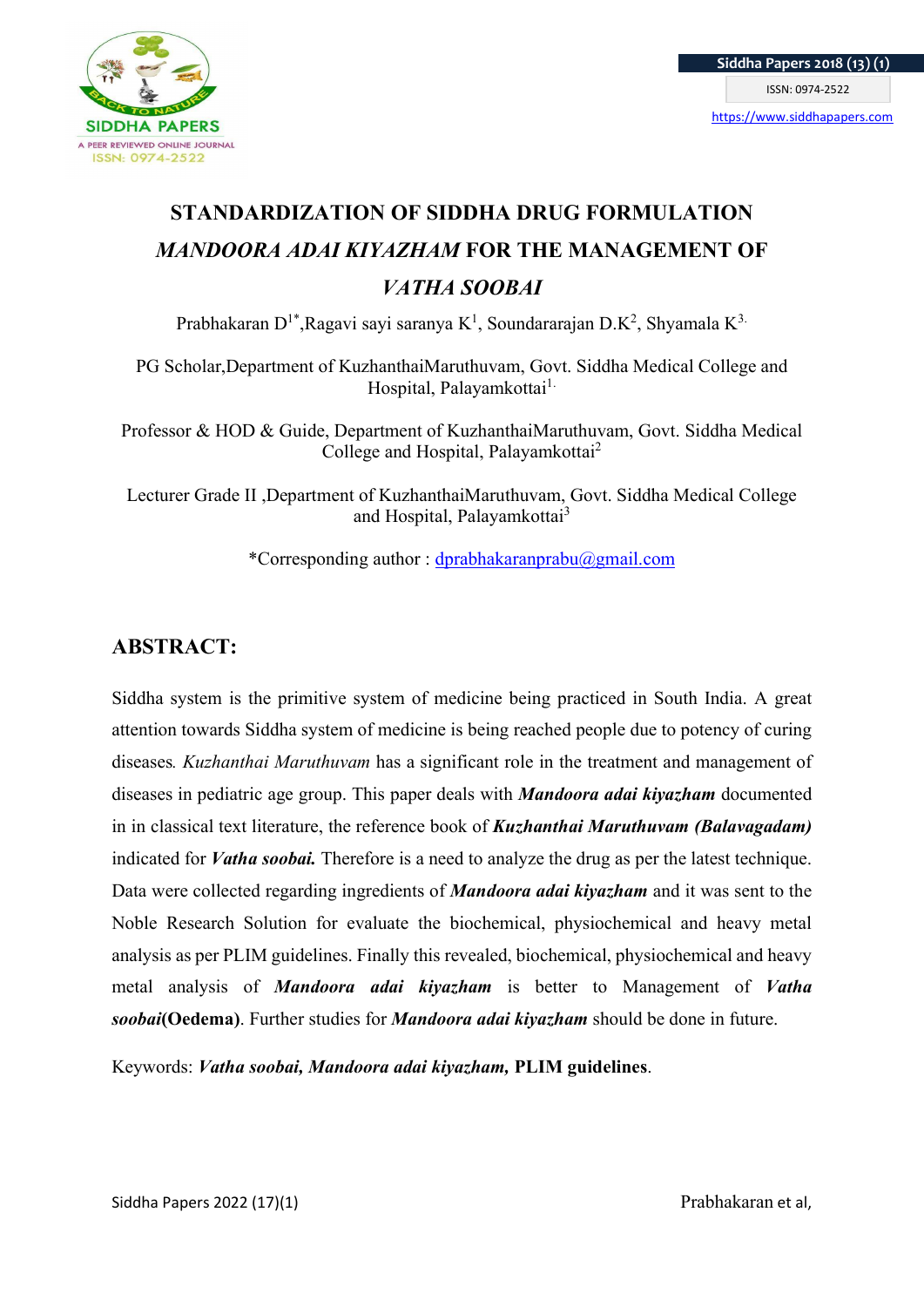# INTRODUCTION:

 Traditional Indian medical sciences are the fundamentals for most of medical therapies established worldwide, which is originated in south India. The wonderful art was discovered by siddhars to enrich human life. The concept of siddha system is based on 96 thathuvam, panchabootham, mukkutram, udal thathukal. According to Siddha medicine diseases are classified as 4448 in numbers and in that 100 of them comes under pediatric diseases. There are 32 types of internal and 32 types of external medicines to treat these diseases. Among these Kiyazham is the simplest and quick action type of medicine. Mandoora adai kiyazham is a polyherbal formulation used for the management of Vatha Soobai.

In modern *Vatha Soobai* correlated with **Oedema**. Oedema is swelling, that caused by fluid trapped in own body tissues, causes include diseases, medications, allergies, nutritional disorders in this study with the criteria, age: 5 to 12 years, oedema due to protein deficiency, oedema due to iron deficiency, oedema due to renal impairment.

Vatha soobai symptoms are fever, dehydration, pallor eyes and lips, fissure in lips, head

ache, fatigue, puffiness of face, loss of appetite, body heaviness, rise in temperature, baby become emaciated and onset of dysentery finally leading to fatal consequence.

Mandoora adai kiyazham is a medicine used for treating these symptoms and this kiyazham has been prepared under the strict standards and parameters given by PLIM Guidelines.

 This article can also be used as an initiative for research areas for identifying organoleptic, Physiochemical and Phytochemical properties, Heavy metal analysis by AAS respectively.

# 2.MATERIALS AND METHODS:

#### 2.1 Drug Selection:

The siddha formulation drug Mandoora adai kiyazham selected from the Kuzhanthai **Maruthuvam (Balavagadam)** and this medication is indicated for treating *Vatha soobai.*<sup>(1)</sup>

#### 2.2 Ingredients of Mandoora adai kiyazham:

This poly herbal formulation contains raw drugs and the ingredients of the drug and its quantity are listed below Table  $1^{(2,3)}$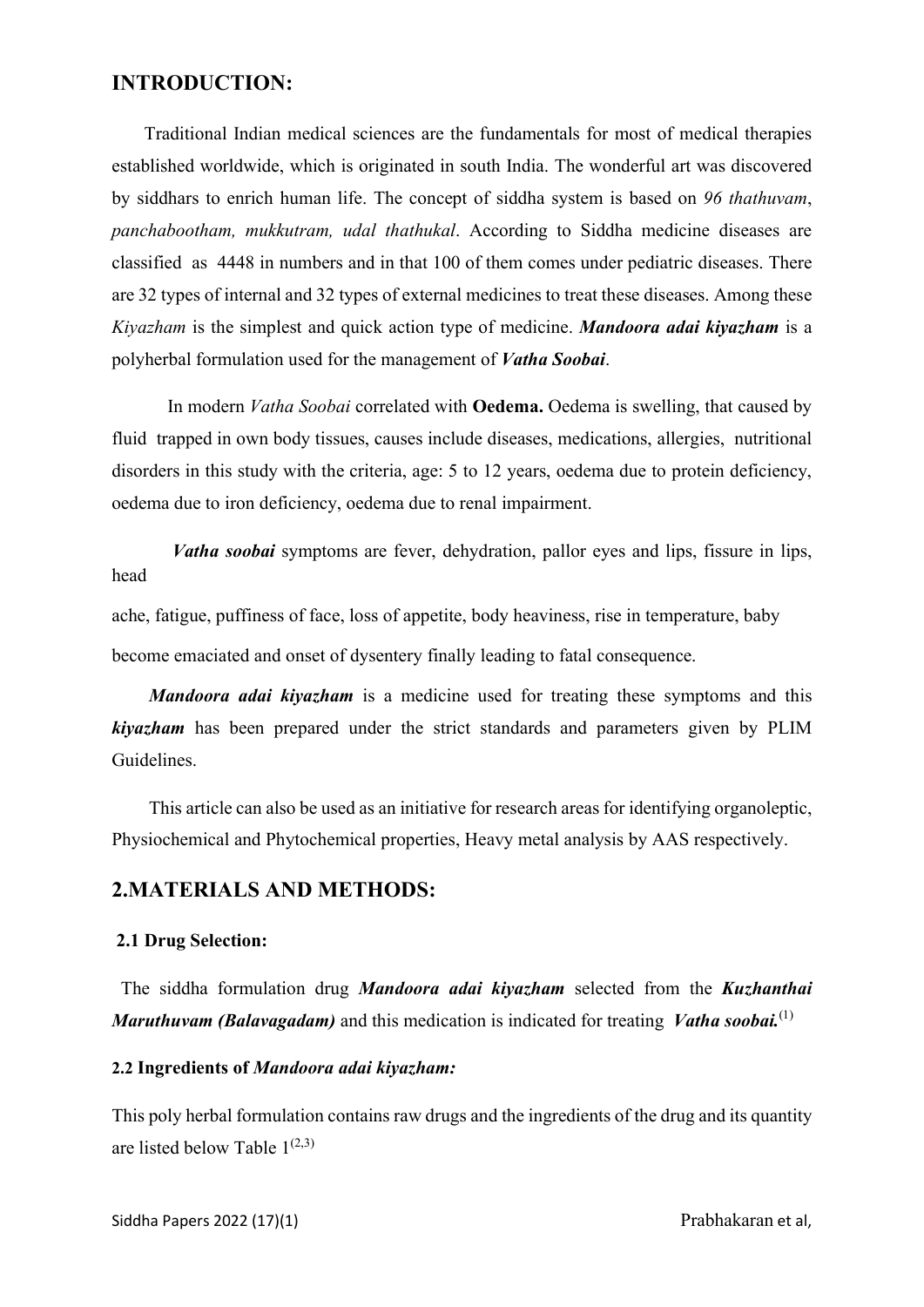|  | Table 1 |
|--|---------|
|--|---------|

| S.NO | <b>DRUG</b>           | <b>BOTANICAL</b><br><b>NAME/SCIENTIFIC</b><br><b>NAME</b> | <b>FAMILY</b>  | <b>PARTS</b><br><b>USED</b> | <b>QUANTITY</b>  |
|------|-----------------------|-----------------------------------------------------------|----------------|-----------------------------|------------------|
| 1.   | Suthitha<br>Mandooram | Ferroso ferric oxide                                      | ۰              |                             | 320g             |
| 2.   | Maavilai              | Mangifera indica                                          | Anacardiaceae  | Leaves                      | 200 <sub>g</sub> |
| 3.   | Neermulli             | Asteracantha longifilia                                   | Acanthaceae    | Whole plant                 | 200g             |
| 4.   | Keezhanelli           | Phyllanthus amarus                                        | Phyllanthaceae | Whole plant                 | 200g             |
| 5.   | Karisaalai            | Eclipta prostrate                                         | Asteraceae     | Whole plant                 | 200g             |
| 6.   | Narseeragam           | Cuminum cymium                                            | Apiaceae       | Seed                        | 40g              |

# 2.3 COLLECTION OF RAW DRUG:

 The raw drugs were brought from a well reputed raw drug store in Tirunelveli town and metal drug Mandooram brought from Rajendra Herbal store in Thuckalay, Kanyakumari.

# 2.4 IDENTIFICATION AND AUTHENTICATION OF THE DRUG:

 The raw drugs were identified and authenticated by the Head of the Department of Post graduate department of Gunapadam, Government Siddha Medical College, Palayamkottai. The sample of each raw drug is stored in the PG Department of Gunapadam for the future reference.

# 2.5 PURIFICATION OF THE METAL AND RAW DRUG:

Purification of metal<sup>(2)</sup> and raw drugs<sup>(4)</sup> were done as per classical siddha literature.

 Taken Mandooram is purified method is mix the pulverized kittam (1 part), Tamarind Leaf (4 parts) and water (8 parts) together and boil this for 3 hours.On colling, Rince it off well,dry it and winnow away the tamarind leaf from it. Triturate the *kittam* powder and burn it with 8 volumes of cow's urine. Finally rince it off well once all urine gets evaporated.then dried and powdered<sup>(2)</sup>.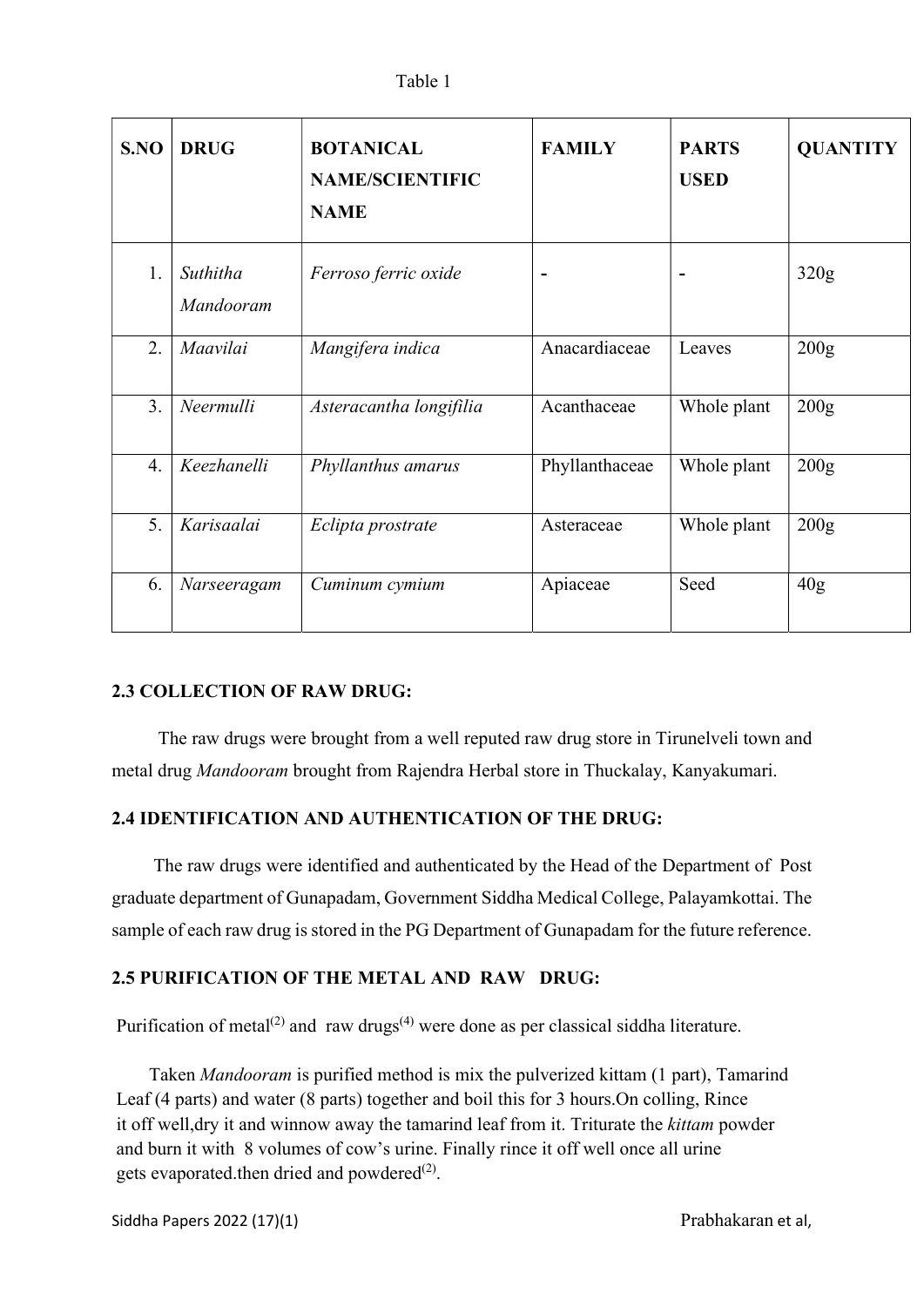Raw drugs Maavilai, Neermulli, Keezhanelli, Karisaalai should be remove stalks and mud, midvein of leaves and wipe it with clean cloth. Don't use brown,rotten insect eaten leaves, stem and  $root<sup>(4)</sup>$ .

# 2.6 PREPARATION OF THE TRIAL COMPOUND DRUG MANDOORA ADAI KIYAZHAM:

 Taken 320gms Suthitha mandooram and 200gms equal quantities of other drugs like maavilai, neermulli, keezhanelli, karisaalai all the drugs and narseragam about 40gms. The above mentioned drugs are grinded into coarse powder. Then the powder are mixed well and kept separately in a neet dry air container $(2)$ .

# Sample Description



# 2.7 ADMINISTRATION OF THE DRUG:

Form of the Medicine: Kiyazham

Route of Administration: Oral

Dose: 15 - 30 ml (based on the age and weight of the child) Twice a day after food

Indication: Vatha soobai

# 2.8 ORGANOLEPTIC CHARACTERS:

State, nature, odor, consistency, flow property, appearance of the drug and solubility of the drug were noted. The organoleptic character analysis was done by Noble Research Solutions Pvt. Ltd., Chennai, India<sup>(4,5)</sup>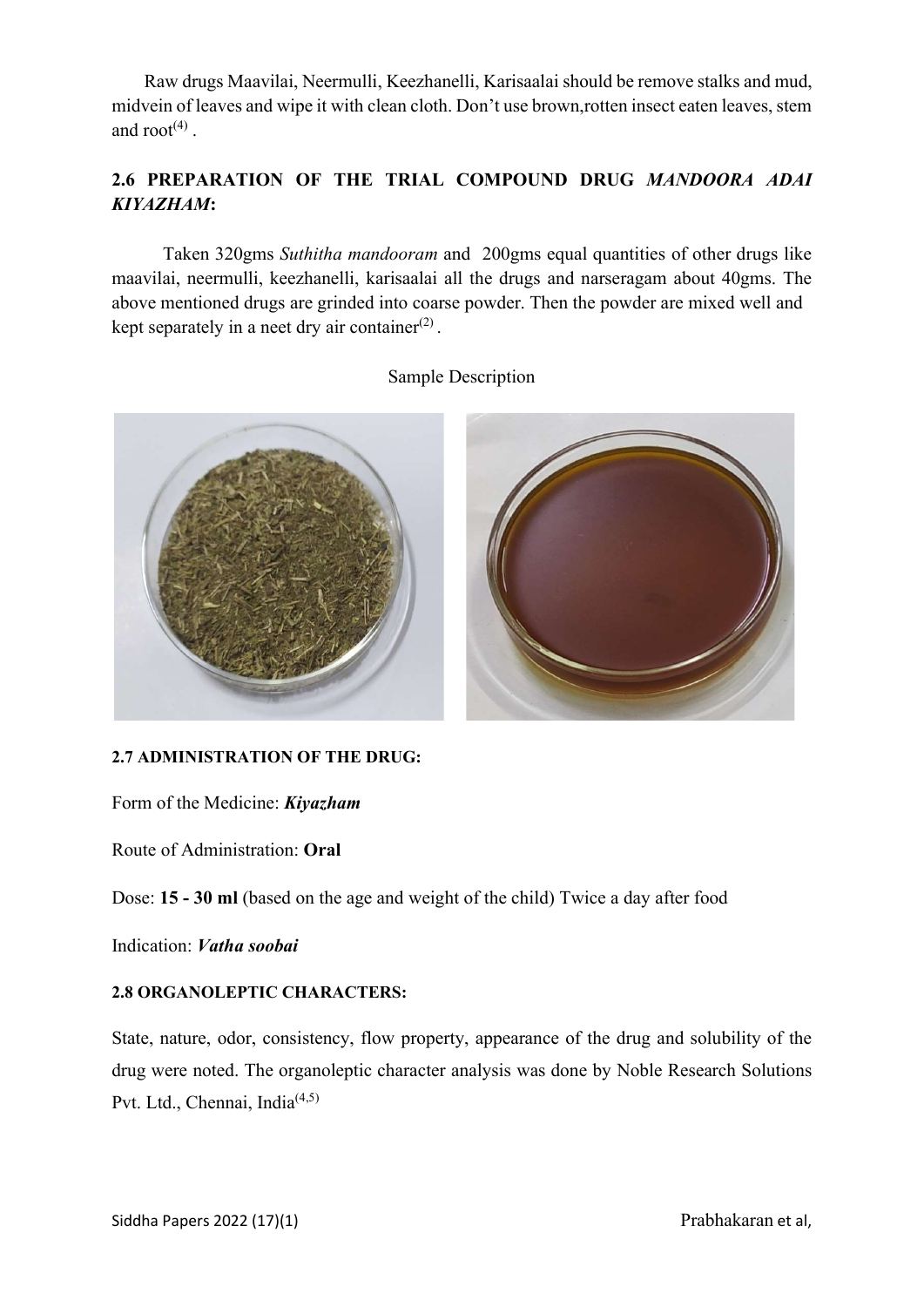#### Percentage Loss on Drying

Test drug was accurately weighed in evaporating dish. The sample was dried at  $105^{\circ}$ C for 5 hours and then weighed.

#### Determination of Total Ash

Test drug was accurately weighed in silica dish and incinerated at the furnace a temperature 400 ºC until it turns white in color which indicates absence of carbon. Percentage of total ash will be calculated with reference to the weight of air-dried drug.

### Determination of Acid Insoluble Ash

The ash obtained by total ash test will be boiled with 25 ml of dilute hydrochloric acid for 6mins. Then the insoluble matter is collected in crucible and will be washed with hot water and ignited to constant weight. Percentage of acid insoluble ash will be calculated with reference to the weight of air-dried ash.

#### Determination of Alcohol Soluble Extractive

Test sample was macerated with 100 ml of Alcohol in a closed flask for twenty-four hours, shaking frequently during six hours and allowing it to stand for eighteen hours. Filter rapidly, taking precautions against loss of solvent, evaporate 25 ml of the filtrate to dryness in a tared flat bottomed shallow dish, and dry at 105ºC, to constant weight and weigh. Calculate the percentage of alcohol-soluble extractive with reference to the air-dried drug.

# Determination of Water Soluble Extractive

Test sample was macerated with 100 ml of chloroform water in a closed flask for twenty-four hours, shaking frequently during six hours and allowing it to stand and for eighteen hours. Filter rapidly, taking precautions against loss of solvent, evaporate 25 ml of the filtrate to dryness in a tared flat bottomed shallow dish, and dry at 105ºC, to constant weight and weigh. Calculate the percentage of water-soluble extractive with reference to the air-dried drug. 3. PHYTOCHEMICAL SCREENING ANALYSIS OF MANDOORA ADAI KIYAZHAM

The Phytochemical screening analysis was carried out for the extract of **Mandoora adai** kiyazham as per the standard procedure by the experts of Biochemistry Department of Government Siddha Medical College, Palayamkottai.

#### Preparation of the extract:

5 grams of the drug was weighed accurately and placed in a 250ml clean beaker. Then 50ml of distilled water is added and dissolved well. Then it is boiled well for about 10 minutes.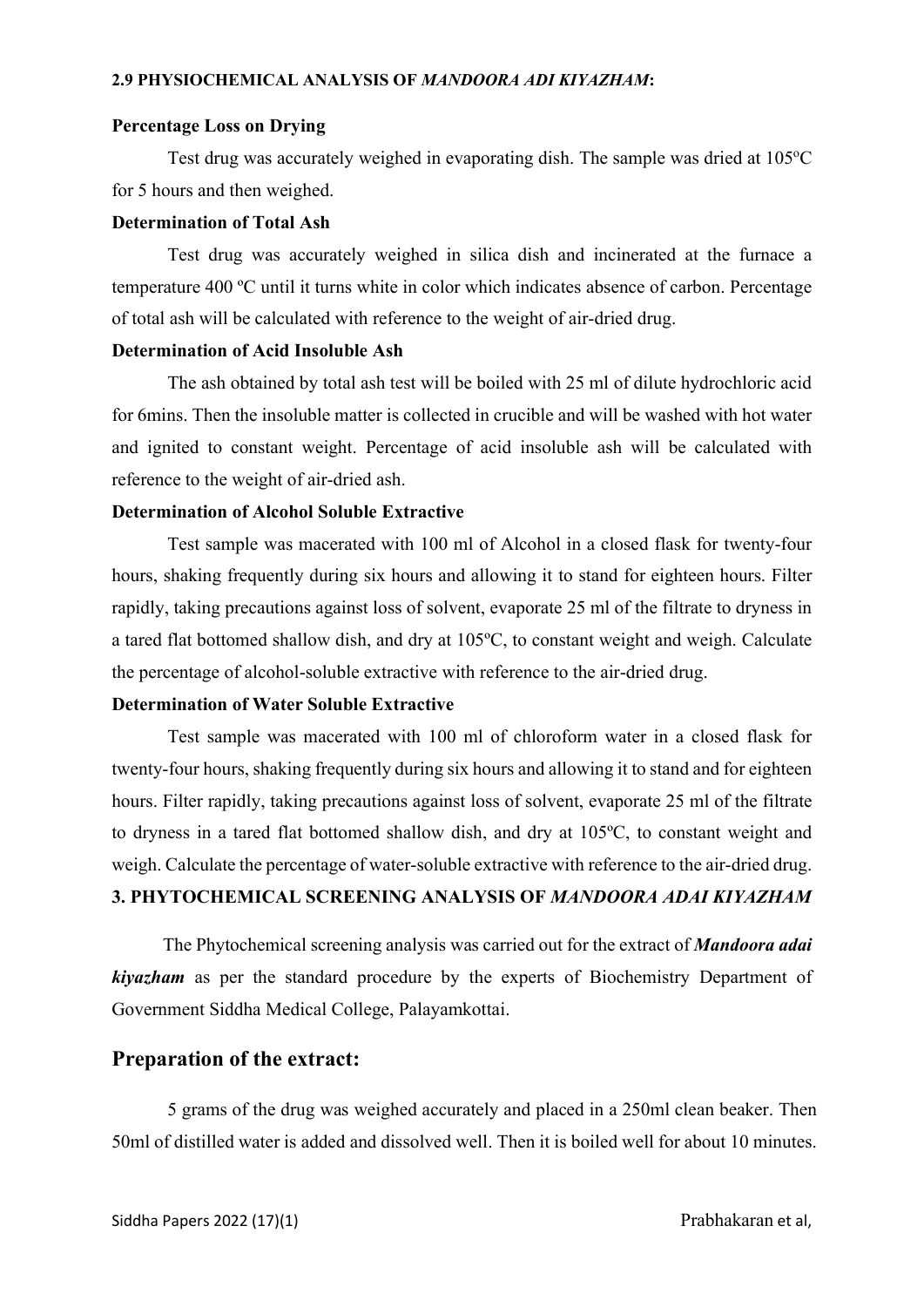It is cooled and filtered in a 100ml volumetric flask and then it makes up to 100ml with distilled water. This fluid is taken for analysis.

# Test for Calcium

2ml of the above prepared extract is taken in a clean test tube. To this add 2 ml of 4% Ammonium oxalate solution. Formation of white colored precipitate indicates the presence of Calcium.

#### Test for Sulphate

2 ml of the extract is added to 5% Barium chloride solution. Formation of White colored precipitate indicates the presence of Sulphate.

# Test for chloride

The extract is treated with Silver nitrate solution. No White colored precipitate indicates the absence of chloride.

# Test for Carbonate

The substance is treated with concentrated HCL. No brisk effervescence is formed indicates absence of Carbonate.

# Test for Starch

The extract is added with weak iodine solution. formation of Blue color indicates the presence of Starch.

#### Test for Ferric Iron

The extract is acidified with Glacial acidic acid and potassium ferrocyanide. No Blue color is formed indicates absence of ferric iron.

#### Test for Ferrous Iron

The extract is treated with Concentrated Nitric acid and Ammonium thiocyanate solution. Formation of Blood red color indicates the presence of ferrous iron.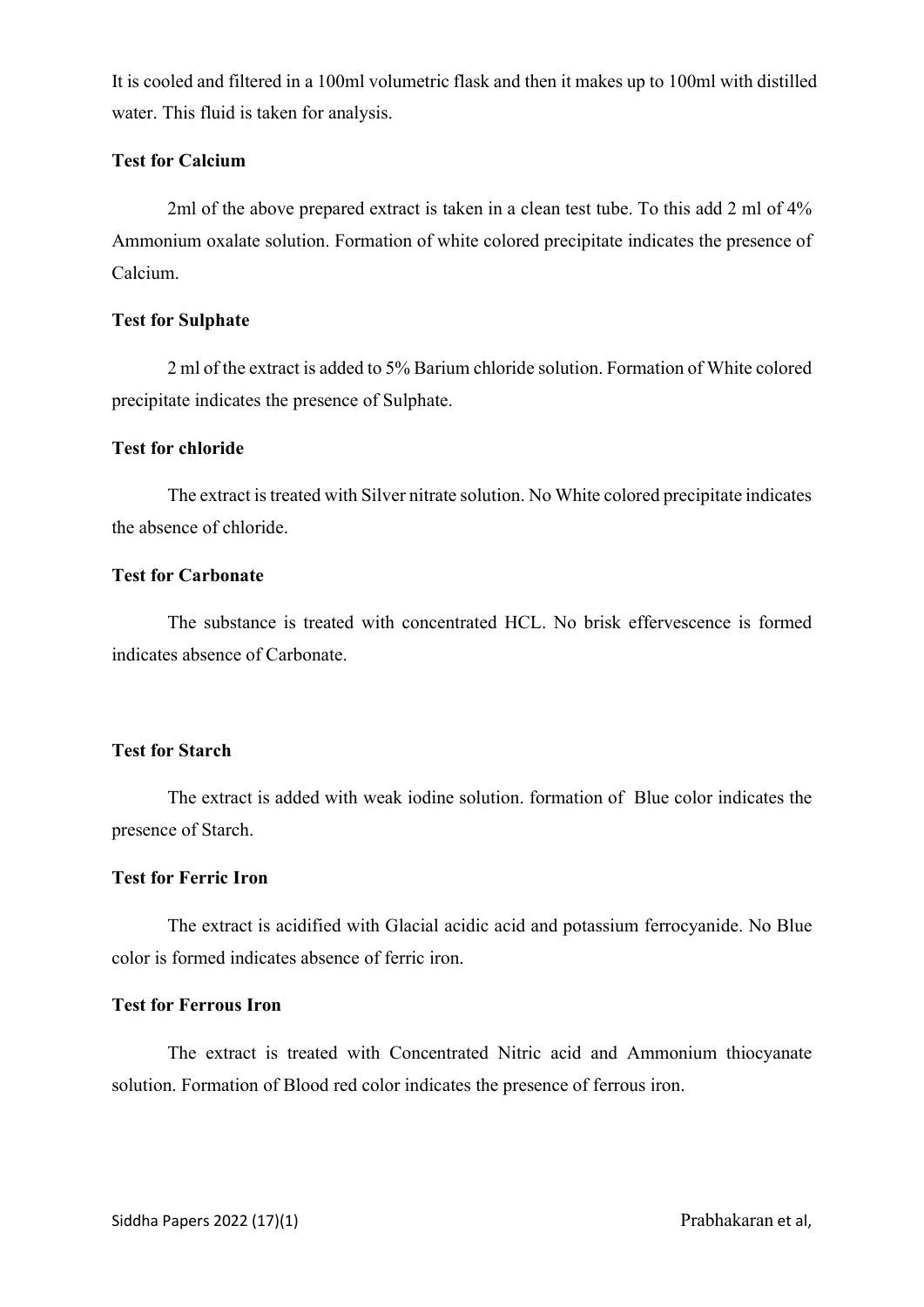#### Test for Phosphate

The extract is treated with Ammonium molybdate and concentrated nitric acid. No Yellow color precipitate indicates the absence of Phosphate.

### Test for Albumin

The extract is treated with Eshbach's reagent. No Yellow color precipitate is formed indicates absence of Albumin.

### Test for Tannic Acid

The extract is treated with Ferric Chloride. Formation of Blue- black colored indicates the presence of Tannic acid.

#### Test for Unsaturation

Baeyer's test Potassium permanganate solution is added to the extract. It does not gel decolourized absence of unsaturated compounds.

#### Test for Reducing Sugar

5 ml of Benedicts qualitative solution is taken in a test tube and allowed to boil for 2 minutes and add 8-10 drops of the extract again boil it for 2 minutes. No colour changes occur. It indicates absence of reducing sugar.

# Test for Amino acid

One or two drops of the extract is placed on a filter paper and dried well. After drying, 1% Ninhydrin is sprayed over the filter paper and again dried. If it gets violet color, it indicates the presence of Amino acid.

# Test for Zinc

The extract is treated with Potassium Ferrocyanide. No white color precipitate is formed indicates abesence of Zinc.

### 4. HEAVY METAL ANALYSIS BY AAS

Standard: Hg, As, Pb and Cd – Sigma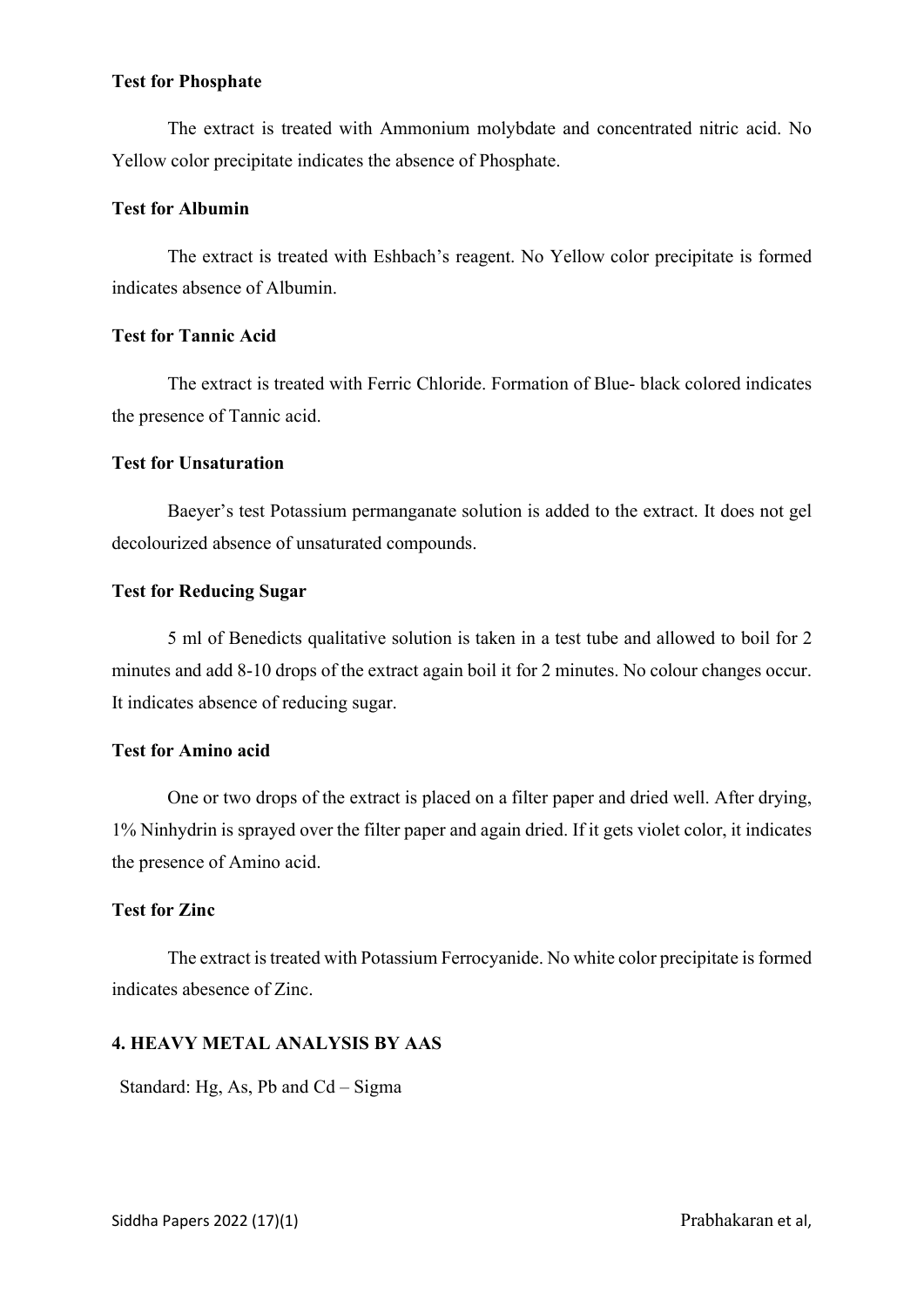# Methodology

 Atomic Absorption Spectrometry (AAS) is a very common and reliable technique for detecting metals and metalloids in environmental samples. The total heavy metal content of the sample was performed by Atomic Absorption Spectrometry (AAS) Model AA 240 Series. In order to determination the heavy metals such as mercury, arsenic, lead and cadmium concentrations in the test item.

# Sample Digestion

Test sample was digested with 1mol/L HCl for determination of arsenic and mercury. Similarly, for the determination of lead and cadmium the sample were digested with 1mol/L of HNO3.

# Standard Reparation

As & Hg- 100 ppm sample in 1mol/L HCl Cd & Pb- 100 ppm sample in 1mol/L HNO3

# RESULTS AND DISCUSSION:

#### 1. ORGANOLEPTIC CHARACTERS:

|  | Table 2 |
|--|---------|
|--|---------|

| <b>State</b>         | <b>Solid</b>          | Liquid          |  |
|----------------------|-----------------------|-----------------|--|
|                      |                       |                 |  |
| <b>Nature</b>        | Coarse woody material | Non Viscous     |  |
|                      |                       |                 |  |
| Odour                | Characteristic        | Aromatic        |  |
| <b>Touch</b>         | <b>Hard Texture</b>   | Non greasy      |  |
| <b>Flow Property</b> | Non free flowing      | Free Flowing    |  |
| Appearance           |                       |                 |  |
|                      | Pale greenish         | <b>Brownish</b> |  |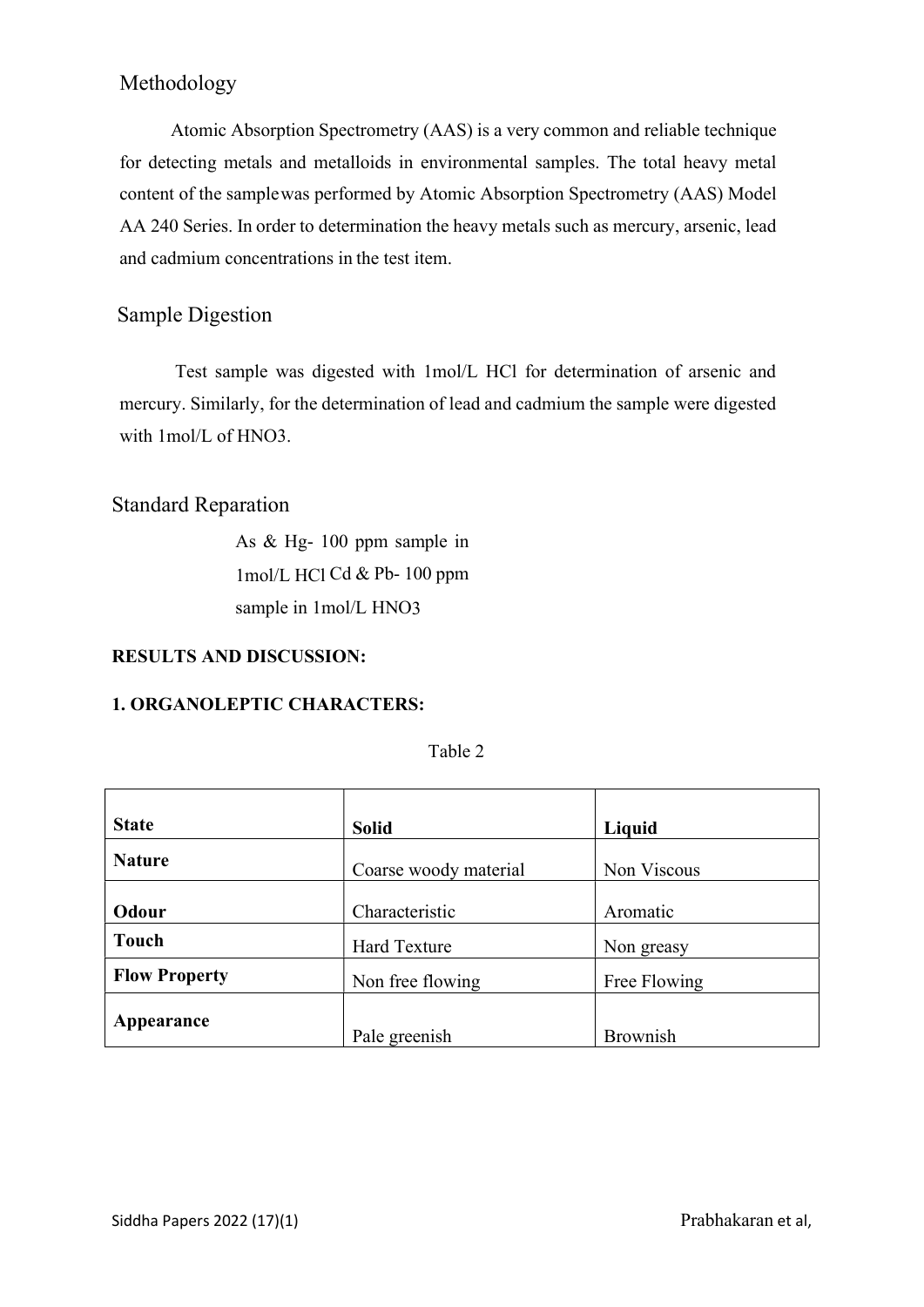| S.No        | <b>Solvent Used</b> | <b>Solubility / Dispersibility</b> |  |
|-------------|---------------------|------------------------------------|--|
|             | Chloroform          | Insoluble                          |  |
| $\mathbf 2$ | Ethanol             | Soluble                            |  |
| 3           | Water               | Soluble                            |  |
| 4           | Ethyl acetate       | Insoluble                          |  |
| 5           | $DMSO^*$            | Soluble                            |  |

Table 3

# DMSO\*-Dimethylsulfoxide

Solubility is one of the important parameters to achieve desired concentration of drug in systemic circulation for achieving required pharmacological response. But poorly water soluble drugs often required high doses in order to reach therapeutic plasma concentration of oral administration. But in researcher's medicine, 3 had soluble property. It is valuable finding to our study. $(7)$ 

### 2.PHYSIOCHEMICAL ANALYSIS:

| S.No | <b>Parameter</b>                         | Mean $(n=3)$ SD      |
|------|------------------------------------------|----------------------|
|      | <i>Loss on Drying at 105</i> °C $(\%)$ . | $4.933 \pm 0.3055$   |
| 2.   | Total Ash $(\%)$                         | $3.133 \pm 0.5686$   |
| 3.   | Acid insoluble Ash (%)                   | $5.733 \pm 1.242$    |
| 4.   | <i>Water soluble Extractive (%)</i>      | $20.53 \pm 1.1914$   |
| 5.   | <b>Alcohol Soluble Extractive (%)</b>    | $0.2233 \pm 0.05132$ |

#### Table 4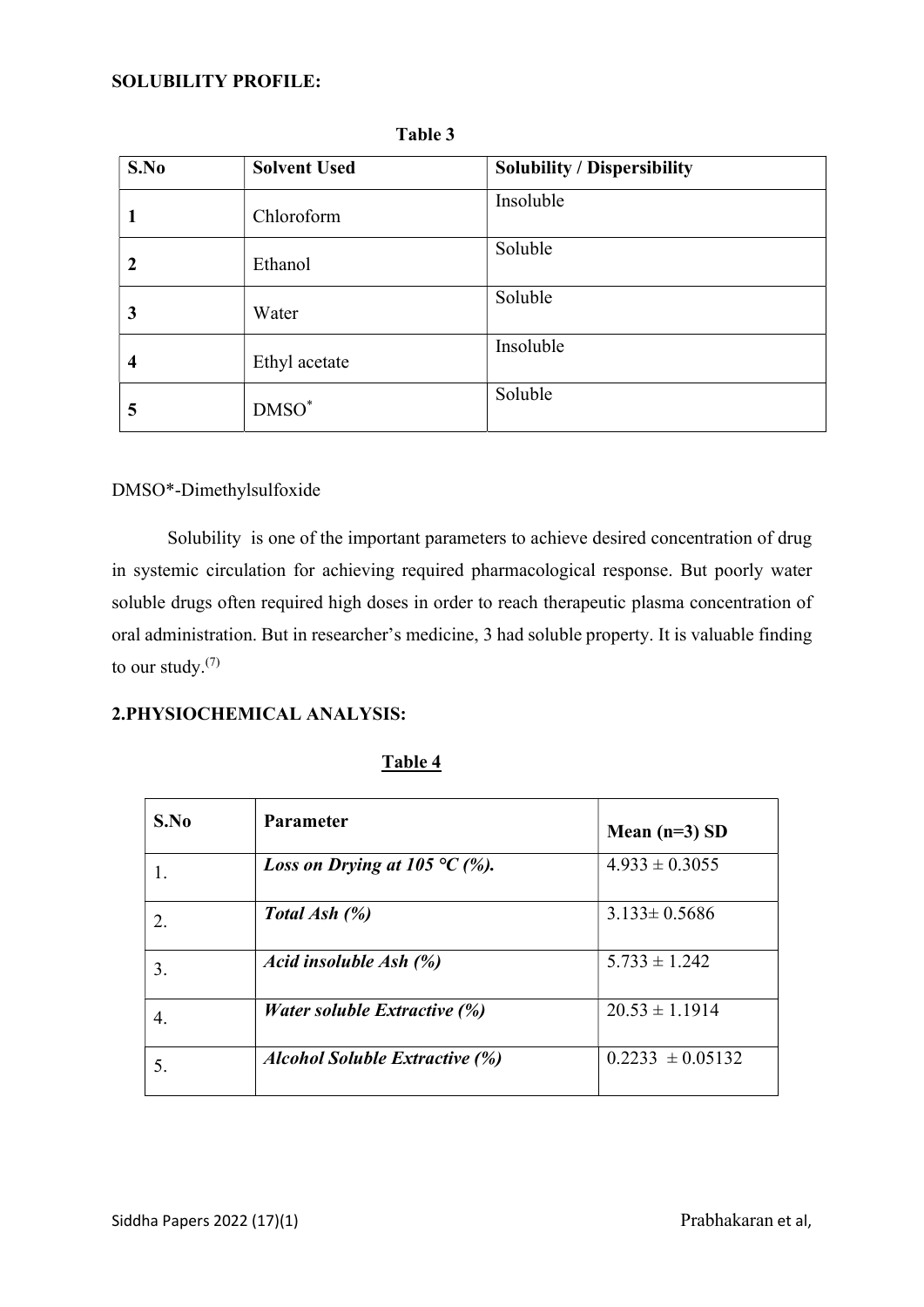Ash value is useful in determining authenticity and purity of sample and also these values are important qualitative standards. The total ash value, acid insoluble ash, water soluble ash was found to be mean  $(n=3)SD$  is 3.133± 0.5686, 5.733 ± 1.242, 20.53 ± 1.1914. This percentage clearly indicates that the mandoora adai kiyazham is best for drug action and effects. The Water-soluble extractive value plays an important role in evaluation of crude drugs. Less extractive value indicates addition of exhausted material, adulteration or incorrect processing during drying or storage.

 The alcohol-soluble extractive value was also indicative for the same purpose as the water-soluble extractive value. The water soluble extractive value proved to be higher than alcohol soluble extractive value. It was found to be  $0.2233 \pm 0.05132$ .

 This shows that the constituents of the drug are more extracted and soluble in water as compared to alcohol. Moisture is one of the major factors responsible for the deterioration of the drugs and formulations. Low moisture content is always desirable for higher stability of drugs. In researcher's study had higher Water-soluble extractive value<sup>(7)</sup>.

### 3. PHYTOCHEMICAL ANALYSIS:

The phytochemical analysis of **Mandoora adai kiyazham** reveals the presence of Sulphate, Starch, Ferrous iron, Tannic acid and Amino acid.

| S.NO | <b>PHYTOCHEMICALS</b> | <b>RESULT</b>  |
|------|-----------------------|----------------|
| 1.   | Calcium               | Absent         |
| 2.   | <b>Sulphate</b>       | <b>Present</b> |
| 3.   | Chloride              | Absent         |
| 4.   | Carbonate             | Absent         |
| 5.   | <b>Starch</b>         | <b>Present</b> |
| 6.   | Ferric iron           | Absent         |
| 7.   | <b>Ferrous Iron</b>   | <b>Present</b> |
| 8.   | Phosphate             | Absent         |
| 9.   | Albumin               | Absent         |
| 10.  | <b>Tannic Acid</b>    | <b>Present</b> |
| 11.  | Unsaturated compounds | Absent         |
| 12.  | Reducing sugar        | Absent         |

# Table 5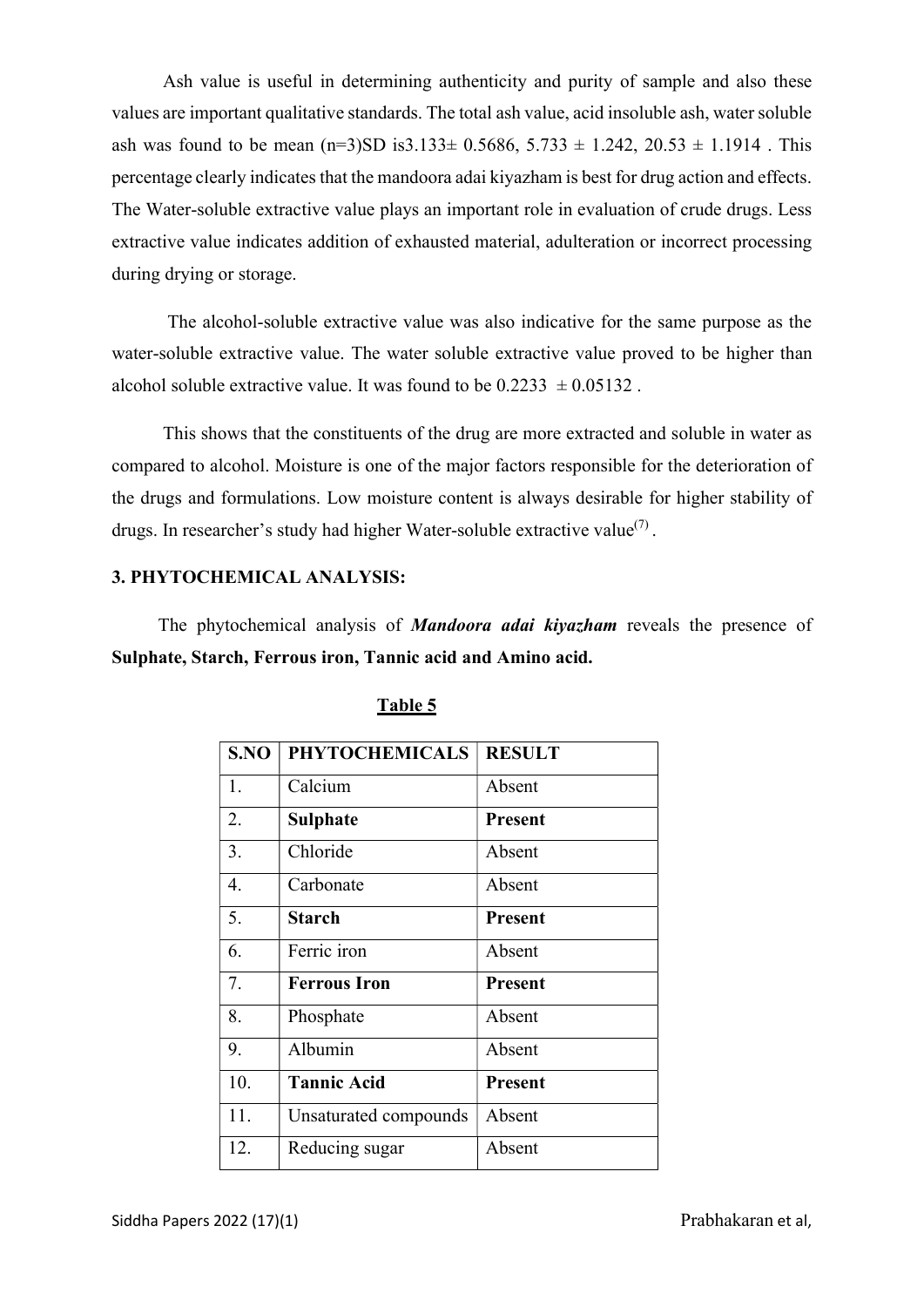| Amino acid | <b>Present</b> |
|------------|----------------|
| $7$ inc    | Absent         |

 Tannin have a antioxidant activity, antimicrobial activity, anti-inflammatory activity, histamine release inhibition<sup>(9)</sup>. Starch had a main source of range of nutrients that gives good sourse of energy<sup> $(10)$ </sup>, Ferrous iron had higher absorption rate than ferric iron, also to treat and prevent iron deficiency anaemia, without enough iron, there aren't enough red blood cells transport oxygen which leads to fatigue.

# 4. HEAVY METAL ANALYSIS BY AAS

| <b>Name of the Heavy</b><br><b>Metal</b> | <b>Absorption Max</b><br>$\Lambda$ max | <b>Result Analysis</b> | <b>Maximum Limit</b> |
|------------------------------------------|----------------------------------------|------------------------|----------------------|
| Lead                                     | $217.0 \text{ nm}$                     | 0.88 PPM               | $10$ ppm             |
| Arsenic                                  | 193.7 nm                               | 0.21 PPM               | 3 ppm                |
| Cadmium                                  | 228.8 nm                               | <b>BDL</b>             | $0.3$ ppm            |
| Mercury                                  | 253.7 nm                               | <b>BDL</b>             | ppm                  |

#### Test Report – Table 5

BDL- Below Detection Limit

Report and Inference

Results of the present investigation have clearly shows that the sample has no traces of heavy metals such as Mercury and Cadmium, whereas the sample shows the presence of Lead and arsenic at 0.88 and 2.42 ppm respectively, which was less than the prescribed  $\text{limit}^{(8)}$ .

# **CONCLUSION**

Organoleptic characters of Mandoora adai kiyazham reveals that the medicine is liquid, non viscous, aromatic, non greasy, free flowing, brownish colour and characteristics and 3 had soluble proferty, It is valuble finding to our study. Phytochemical analysis of Mandoora adai kiyazham reveals the Presence of Starch, Ferrous iron, Tannic acid and Amino acid. Heavy metal analysis by AAS of Mandoora adai kiyazham sample shows that No traces of heavy metals such as mercury and Cadmium, whereas the sample shows the Presence Lead and Arsenic respectively, which was less than the prescribed limit.

 Further preclinical and clinical trials should be done in future to know the value of the drug.

Siddha Papers 2022 (17)(1) et al. and the prabhakaran et al,  $P$ rabhakaran et al,